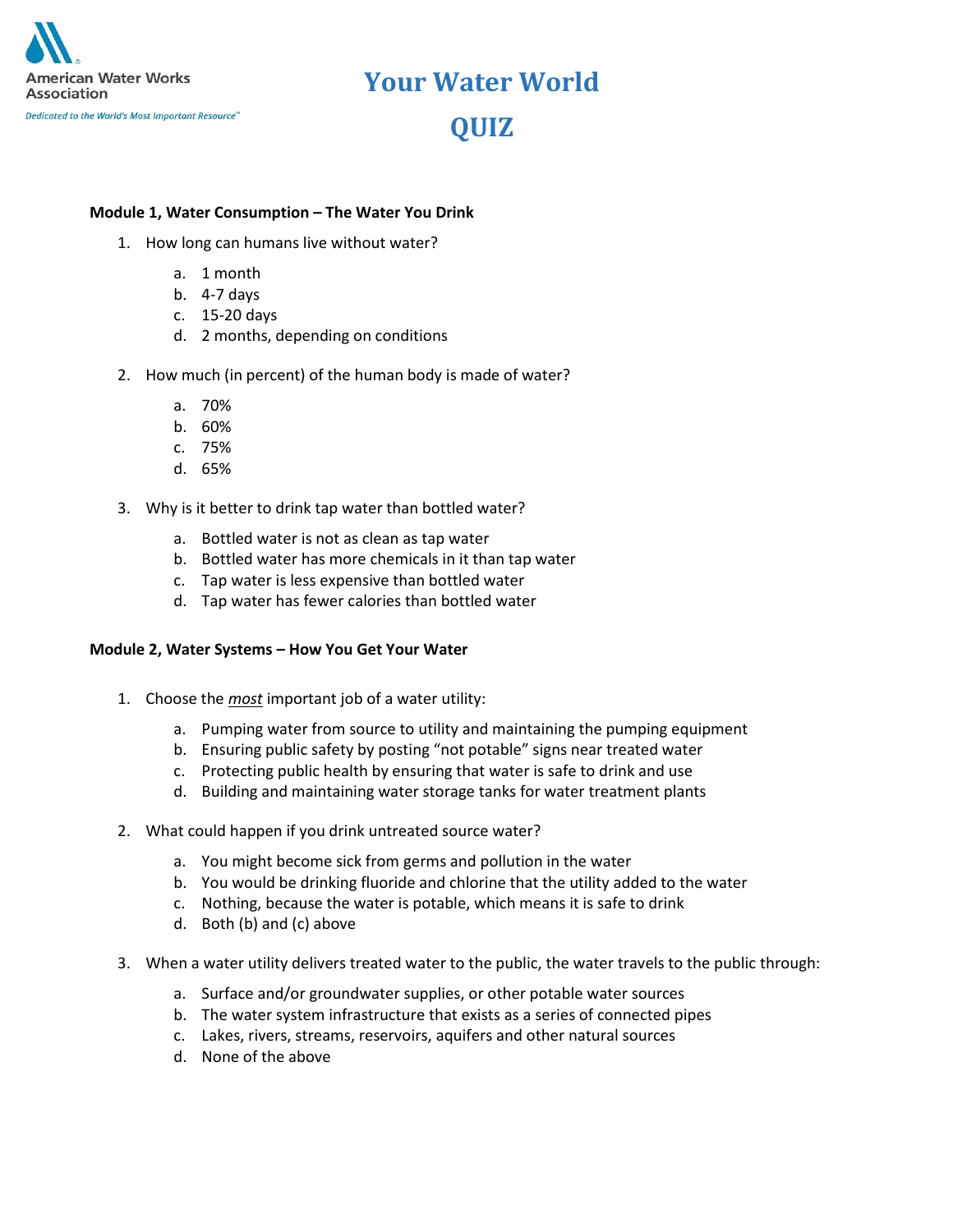

### **Your Water World**

### **QUIZ**

#### **Module 3, Water Conservation – Becoming a Friend to Water**

- 1. How much of the Earth's surface is water (in percent)?
	- a. 50%
	- b. 80%
	- c. 60%
	- d. 70%
- 2. Of all water on the Earth's surface, how much of it is suitable for drinking (in percent)?
	- a. 1%
	- b. 10%
	- c. 16%
	- d. 20%
- 3. Which of the following contribute to our limited supply of water? Choose all that apply.
	- a. Droughts
	- b. Changing weather patterns
	- c. Pollution
	- d. Conservation
- 4. Which of the following is NOT an example of a way to conserve water?
	- a. Taking more baths than showers
	- b. Checking toilets and faucets for leaks
	- c. Collecting rainwater in a barrel
	- d. Using a bucket rather than a hose to wash the car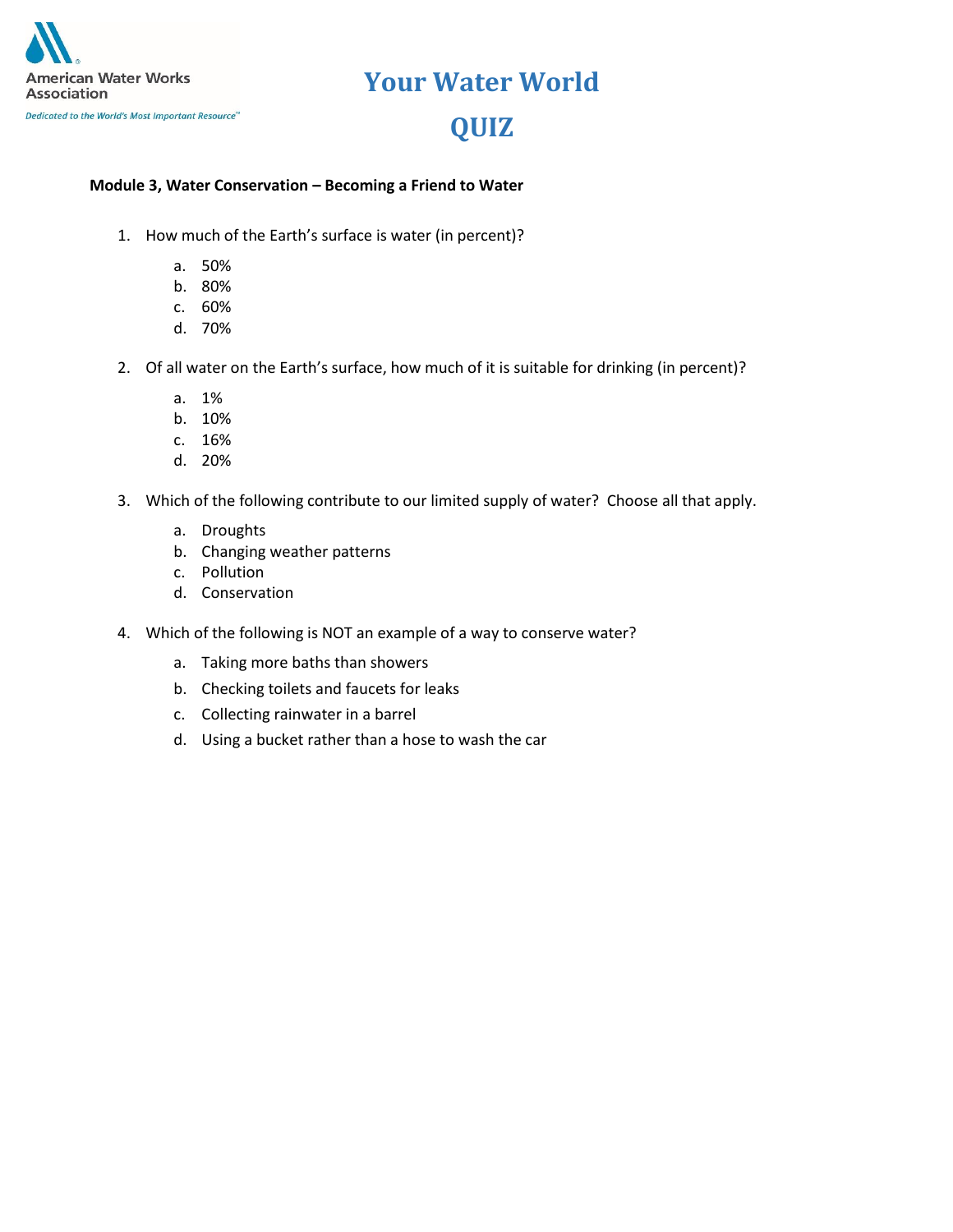

## **Your Water World QUIZ ANSWERS**

#### **Module 1, Water Consumption – The Water You Drink**

- 1. How long can humans live without water?
	- a. 1 month
	- **b. 4-7 days**
	- c. 15-20 days
	- d. 2 months, depending on conditions
- 2. How much (in percent) of the human body is made of water?
	- a. 70%
	- **b. 60%**
	- c. 75%
	- d. 65%
- 3. Why is it better to drink tap water than bottled water?
	- a. Bottled water is not as clean as tap water
	- b. Bottled water has more chemicals in it than tap water
	- **c. Tap water is less expensive than bottled water**
	- d. Tap water has fewer calories than bottled water

#### **Module 2, Water Systems – How You Get Your Water**

- 1. Choose the *most* important job of a water utility:
	- a. Pumping water from source to utility and maintaining the pumping equipment
	- b. Ensuring public safety by posting "not potable" signs near treated water
	- **c. Protecting public health by ensuring that water is safe to drink and use**
	- d. Building and maintaining water storage tanks for water treatment plants
- 2. What could happen if you drink untreated source water?
	- **a. You might become sick from germs and pollution in the water**
	- b. You would be drinking fluoride and chlorine that the utility added to the water
	- c. Nothing, because the water is potable, which means it is safe to drink
	- d. Both (b) and (c) above
- 3. When a water utility delivers treated water to the public, the water travels to the public through:
	- a. Surface and/or groundwater supplies, or other potable water sources
	- **b. The water system infrastructure that exists as a series of connected pipes**
	- c. Lakes, rivers, streams, reservoirs, aquifers and other natural sources
	- d. None of the above